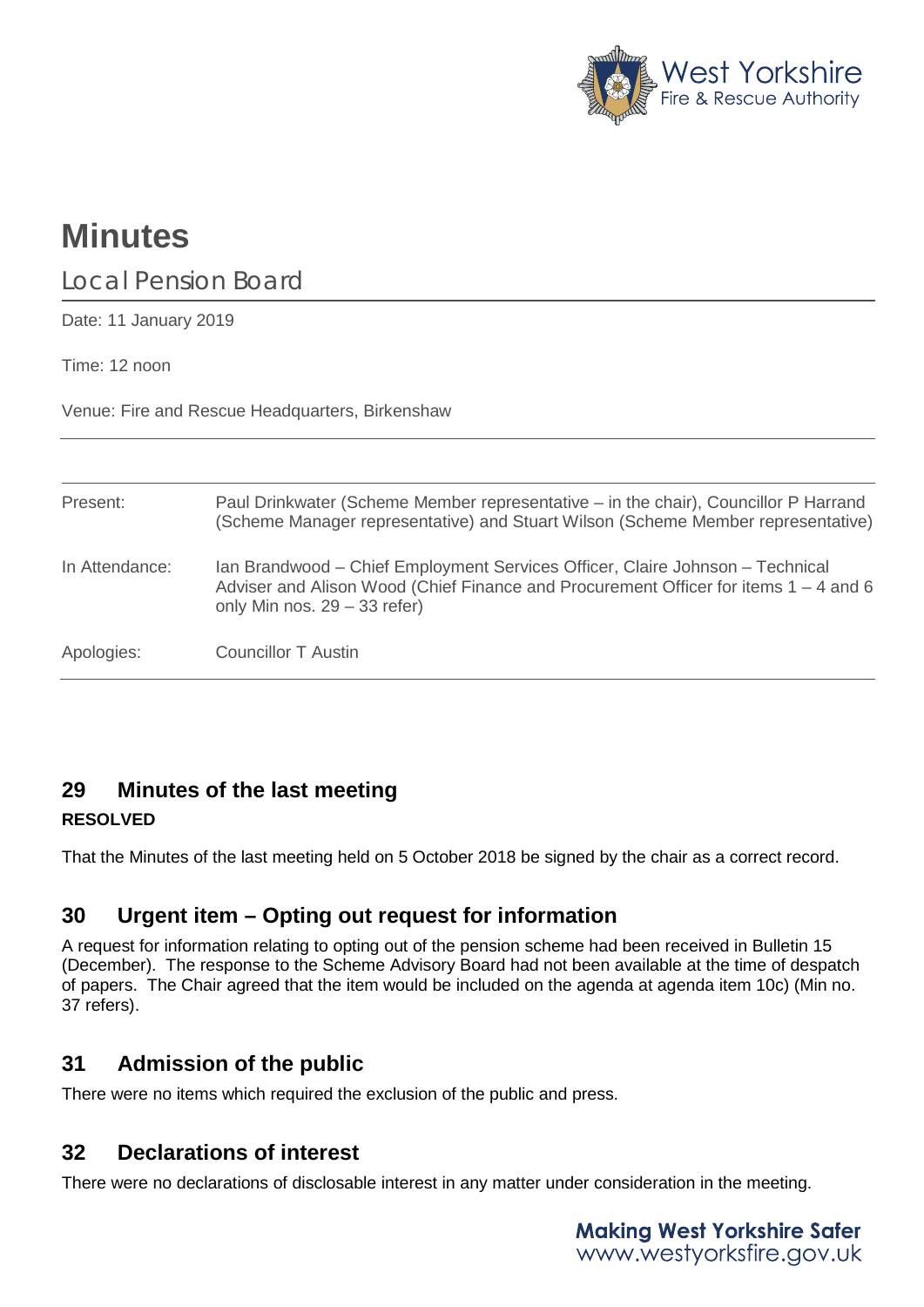# **33 Employers' Pension Contributions**

Consideration was given to a report of the Chief Finance and Procurement Officer which advised of a reduction in the discount rate used to determine firefighter employers' pension contribution rates from 3% to 2.4%.

The reduction in the discount rate would result in an average increase in employers' pension contributions of 12.6% from 1 April 2019. Members were advised however that no confirmation had been received to date from Government Actuary Department with regard to the final contribution rate.

It was further reported that the reduction had been greater than anticipated - a 3% increase had been included in the Medium Term Financial Plan (MTFP). Some financial assistance would be made available in 2019 – 20 only and, in the absence of confirmation of any additional government funding, further savings would have to be found to meet the increased cost.

#### **RESOLVED**

- a) That the report be noted; and
- b) That Members be advised of any response from HM Treasury to the concerns raised in a letter from that National Fire Chiefs Council dated 1 November 2018.

## **34 Scrutiny and review**

The Chief Employment Services Officer submitted information relating to the following areas for scrutiny and review;

- Guaranteed Minimum Pension (GMP) reconciliation notification received in November 2018 indicated that the required data had been submitted by West Yorkshire Pension fund by the 31 October 2018 deadline (Min no. 25 refers). Members were advised that HMRC had a 3-month target date for responses
- Discretions made by Scheme Manager one case had been considered since the date of the last meeting relating to an extension of time limits for "transfer in". Based on the individual nature of the case the request had been approved.
- Compliance breach register no new breaches had been recorded since the date of the last meeting and the 11 cases of incorrect deduction of pension contributions reported at that time had been resolved with the establishment of individual payment plans
- Pensions risk register Members were advised that there had been no change since the date of the last meeting
- Compliance deadlines members were provided with a list of compliance deadlines to enable effective scrutiny of compliance issues

#### **RESOLVED**

- a) That the report be noted; and
- b) That advice be sought with regard to any requirement to report the incorrect deduction of pension contribution breach.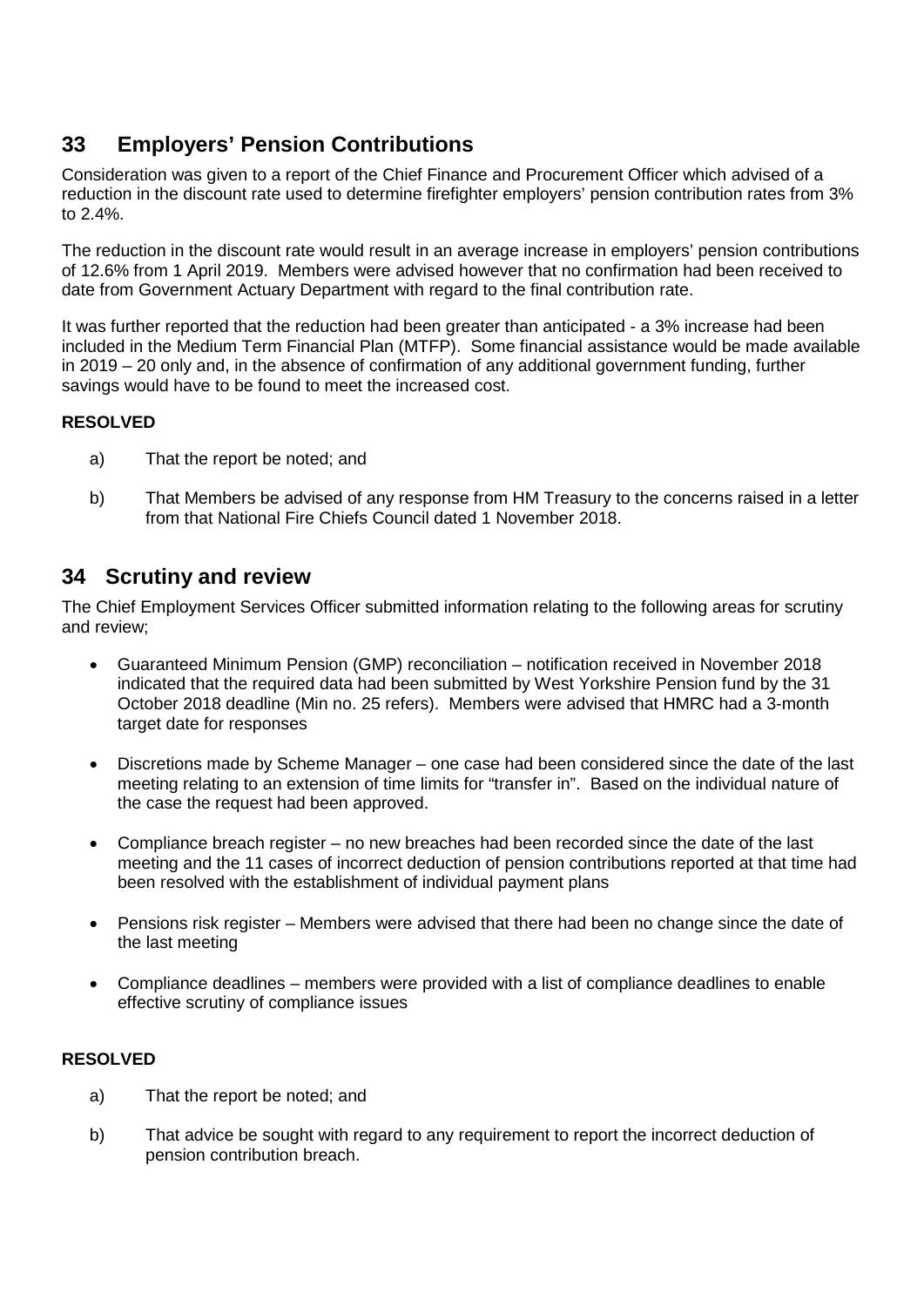## **35 Pension Ombudsman – update**

Members received a report of the Chief Employment Services Officer which presented two relevant cases reviewed by the Ombudsman since the date of the last meeting as follows;

- Mr W et al Mid and West Wales Fire and Rescue Authority pensionable pay
- Mr N Kent and Medway Fire and Rescue Authority overpayment of injury pension

#### **RESOLVED**

That the report be noted.

## **36 Legislative update**

Consideration was given to a report of the Chief Employment Services Officer which provided an update with regard to a number of relevant issues as follows:

- Transitional protections- it was reported that the Fire Brigades' Union legal case had been won. Members were advised that the Government had already lodged an appeal against the decision. It was possible that the appeal court could remit a remedy to the employment tribunal in due course but any financial implications for the Authority were impossible to predict at this stage.
- $\bullet$  III health injury compensation pensions tax issues all affected pensioners (8) had been contacted to make them aware that they would be able to reclaim tax from HMRC. Any shortfall in payments from the HMRC would have to be met by the Authority. Proposals had been submitted to the Scheme Manager for repayment of tax in the form of a compensation payment to other pensioners affected outwith the relevant period. This would require the approval of the Authority.
- Revised GAD factors new cash equivalent transfer values had been issued by the Home Office and would be applied to those pensioners affected by the temporary suspension of payments. A revision had been also been made to the commutation factors which would benefit 1992 Pension Scheme members. West Yorkshire Pension Fund had confirmed that the payments would be actioned without delay.

#### **RESOLVED**

That the report be noted.

## **37 Survey responses**

The Chief Employment Services Officer submitted a report which advised of responses which had been given to recent surveys issued since the date of the last meeting as follows;

- The Pensions Regulator (TPR) survey annual survey about scheme governance
- Administration benchmarking survey to enable the Scheme Advisory Board to better understand the costs associated with the administration of the pension schemes.

#### **RESOLVED**

That the report be noted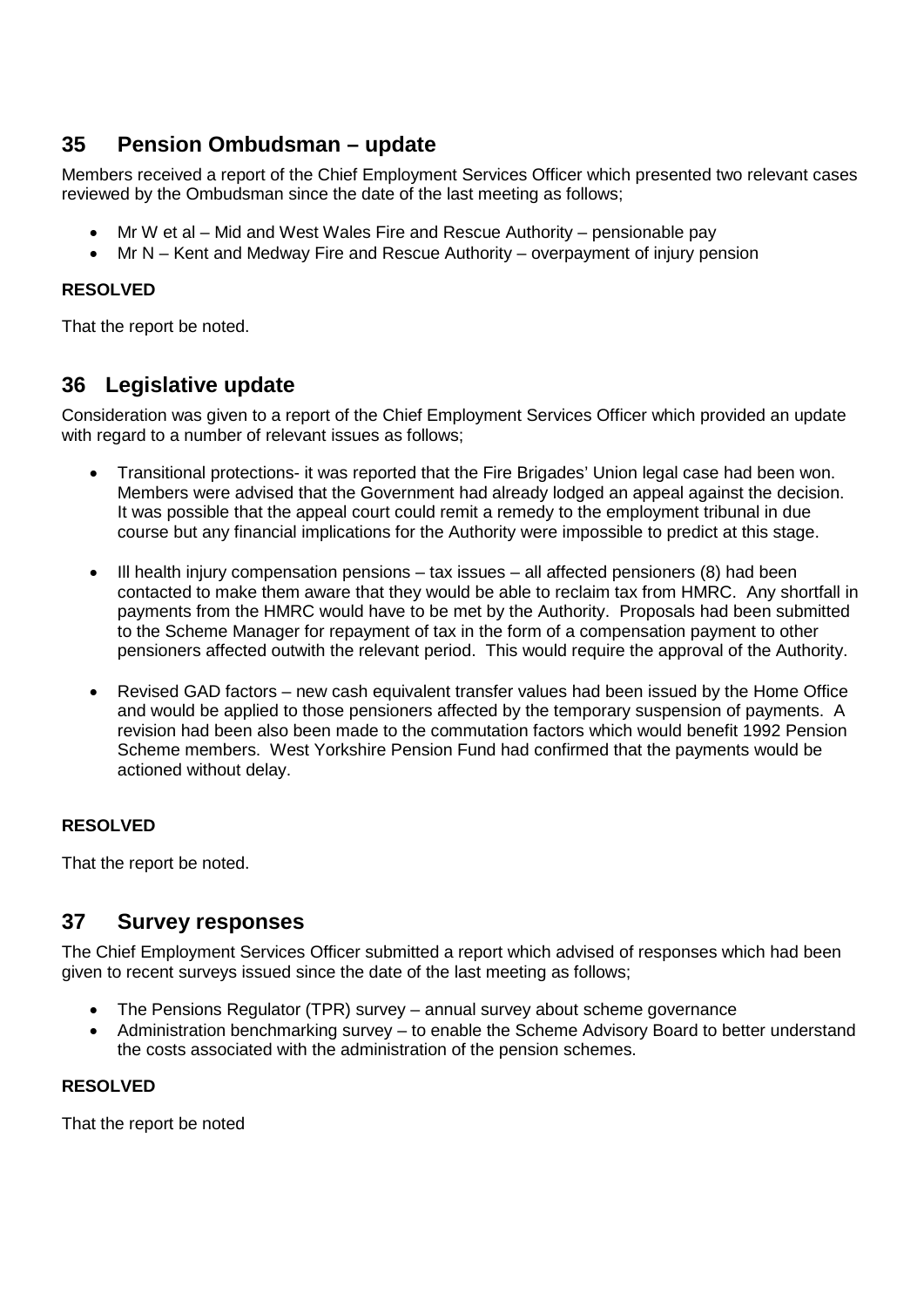# **37 Firefighter Pensions bulletins**

Consideration was given to the content of bulletins 13 – 15 which had been circulated to Members upon issue by the Scheme Advisory Board (SAB).

The following issues were highlighted;

- Cost cap breach 2015 scheme
- Ill health and injury role of the IQMP
- Contracting out and GMP reconciliation overpayments to be written off
- GMP equalisation
- Survivor benefits and same sex marriages consultation issued
- Revised factors
- Opt out rate data a copy of the response was circulated for Members at the meeting

#### **RESOLVED**

That the content of Bulletins 13 – 15 be noted.

[The opt out rate data response had been considered as an urgent item as this was not available at the time of despatch of papers for the meeting.]

## **38 Scheme Advisory Board – update**

In addition to the SAB Minutes that had been published Members also considered detail of the Scheme Advisory Board levy for 2018 – 19 which would equate to £7.69 per active firefighter – totalling a cost of £8405.17 for the Authority. The figure included a now statutory levy to fund the Firefighters' Pension Schemes adviser post.

#### **RESOLVED**

- a) That the Minutes of the Scheme Advisory Board Effectiveness Board at a meeting held on 25 September 2018 be noted; and
- b) That detail of the Scheme Advisory Board levy for 2018 19 be noted.

## **39 Local Pension Board activity report**

The Chief Employment Services Officer submitted a report which set out performance in key areas for the period 1 September – 30 November 2018.

It was noted that there had been

- 23 new entrants into the Scheme during the relevant period (new recruits)
- 20 retirements to pension
- 1 IDRP stage 1 appeal
- 2 opt-outs, and
- 57 pension estimates processed

#### **RESOLVED**

That the report be noted.